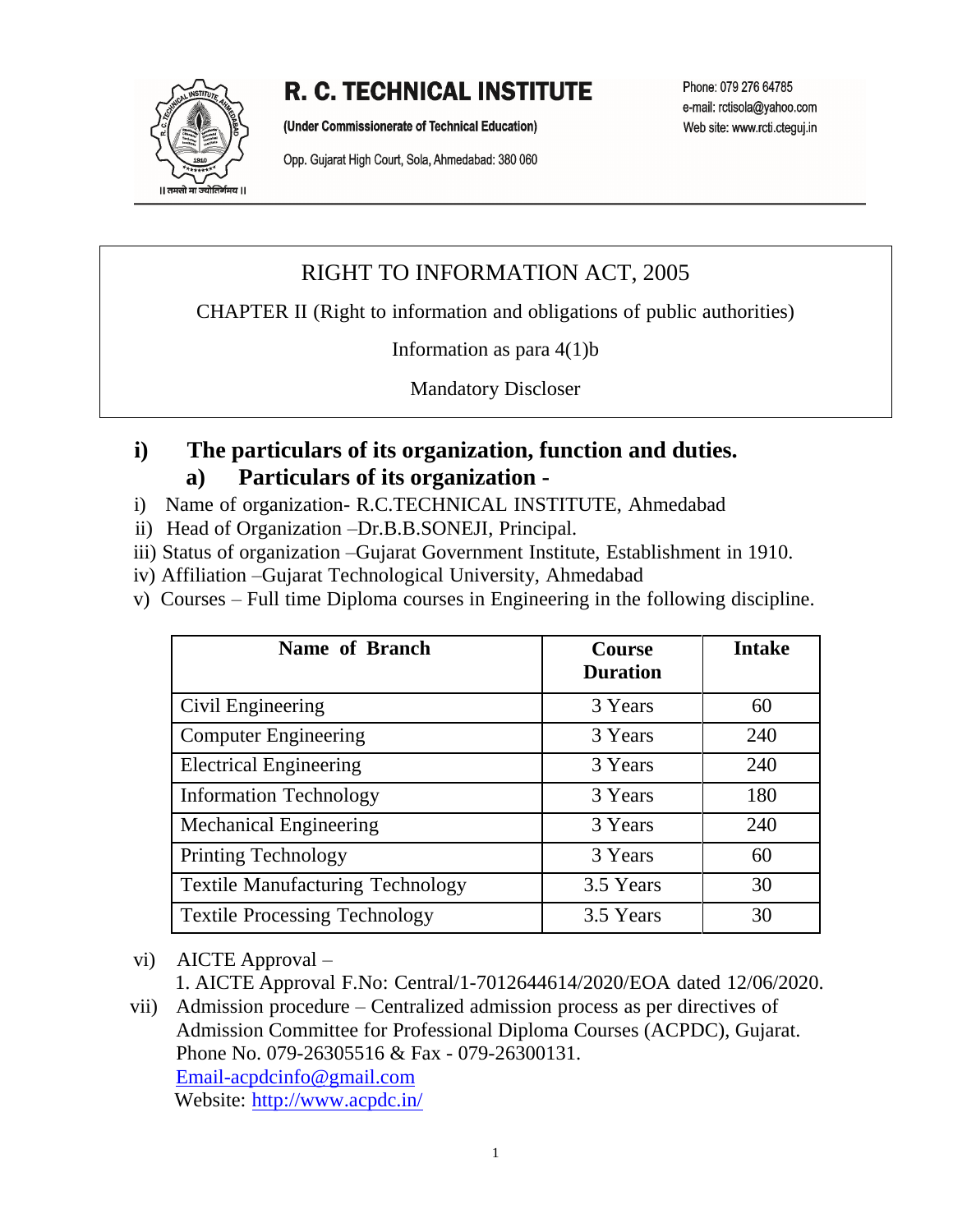#### **a) Function –**

Functioning of the institution is as per existing Gujarat Government rules.

### **b) Duties –**

- i) To impart Technical education & skill to the students of the institute as per the curriculum of Gujarat Technological University.
- ii) To conduct examination as per Gujarat Technological University norms.
- iii) Research & development
- iv) Revenue generation with the help of teaching faculty, equipment & machinery of the institute.

## **ii) Powers and Duties of its officers and Employees.**

| A) Duties of teaching faculty members. |  |  |  |  |  |  |
|----------------------------------------|--|--|--|--|--|--|
|----------------------------------------|--|--|--|--|--|--|

| <b>ACADEMIC</b>                                                                                       | <b>ADMINISTRATION</b>                                                                                                                          | <b>EXTENSION</b>                                                                   |
|-------------------------------------------------------------------------------------------------------|------------------------------------------------------------------------------------------------------------------------------------------------|------------------------------------------------------------------------------------|
| <b>Class Room Instruction</b>                                                                         | Academic<br>&<br>Administrative<br>Management<br>of<br>the<br>Institution                                                                      | Extension<br>services(Community<br>Development through<br>Polytechnics scheme)     |
| Laboratory Instruction                                                                                | planning,<br>Policy<br>Monitoring<br>&<br>evaluation<br>$\&$<br>promotional activities<br>both at departmental &<br><b>Institutional level</b> | Interaction with<br>Industry & society                                             |
| Curriculum<br>Development                                                                             | Design & development<br>of new programs                                                                                                        | Participation<br>in<br>community services                                          |
| Developing learning<br>Resource Material &<br>Laboratory<br>Development                               | project<br>Preparing<br>proposal for funding in<br>areas of R&D<br>work<br>laboratory<br>development,<br>modernization,<br>expansion etc.      | Providing R&D support,<br>consultancy services to<br>Industry &user agencies.      |
| <b>Students</b><br>$\&$<br>Assessment<br>Evaluation<br>including<br>Examination work<br>of University | Administration both<br>at departmental &<br>Institutional levels.                                                                              | Providing non-formal<br>modes of education<br>for the benefit of the<br>community. |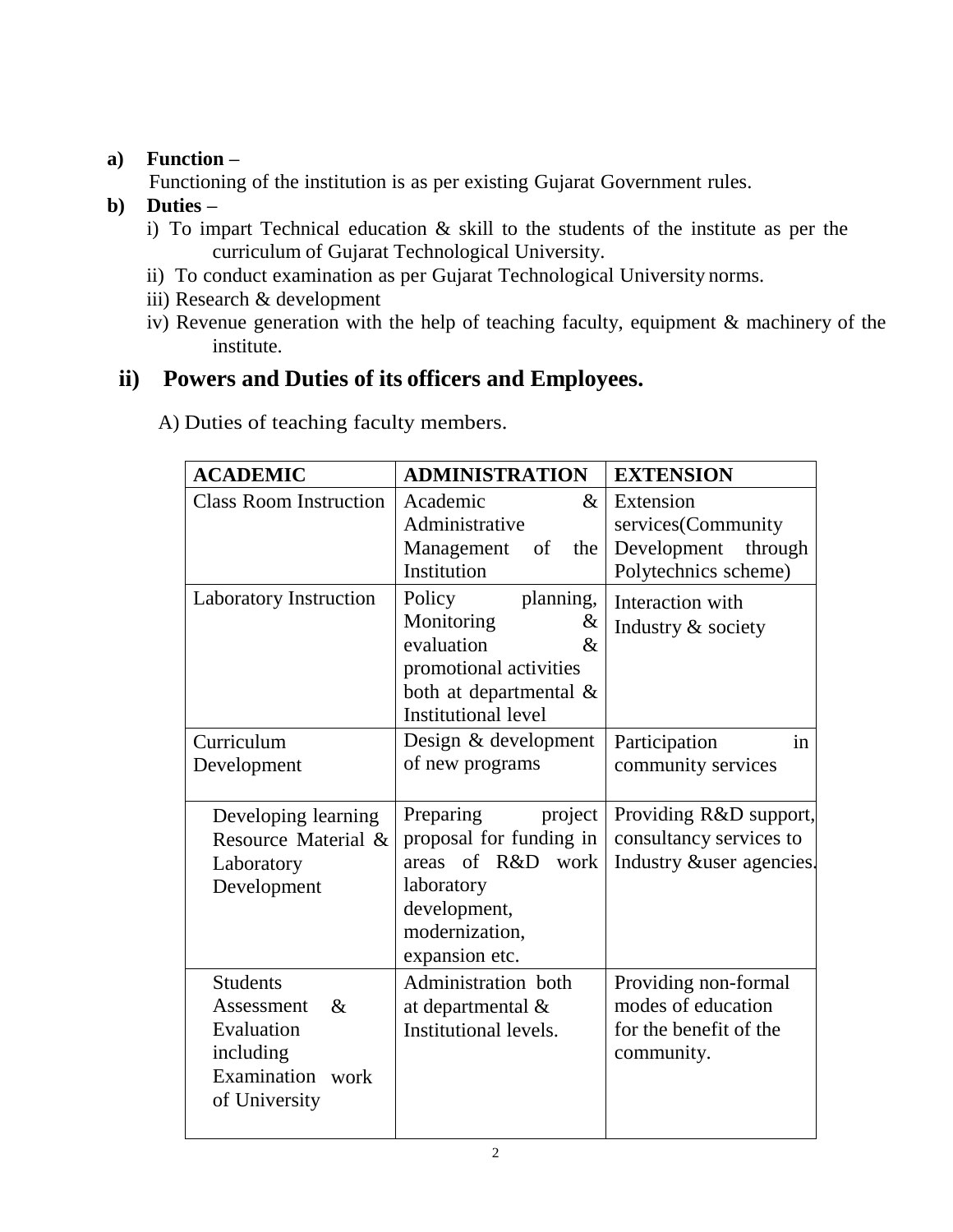| Participation in the<br>Co- curricular<br>$\&$<br>extracurricular<br>activities.                                                                                                                 | Development<br>administration<br>$\&$<br>of<br>management<br>institution facilities.                                                                              | Promotion<br>of<br>entrepreneurship &<br>job creation          |
|--------------------------------------------------------------------------------------------------------------------------------------------------------------------------------------------------|-------------------------------------------------------------------------------------------------------------------------------------------------------------------|----------------------------------------------------------------|
| Students Guidance &<br>counseling<br>$\&$<br>helping<br>their<br>personal, ethical,<br>moral & overall<br>character<br>development                                                               | $\&$<br>Monitoring<br>evaluation of academic<br>& research activities                                                                                             | <b>Dissemination</b><br>of<br>knowledge                        |
| Continuing education<br>activities                                                                                                                                                               | Participation in<br>policy planning at<br>the regional, national<br>level<br>for<br>development of<br>technical education                                         | Providing technical<br>support in areas of<br>social relevance |
| Keeping Abreast of<br>new knowledge &<br>skills help generate<br>new knowledge<br>$\&$<br>help<br>discrimination of<br>such knowledge<br>through<br><b>Book</b><br>Publication,<br>Seminars etc. | Helping mobilization of<br>resources for the<br>Institution.<br>Develop, update $\&$<br>maintains<br>MIS.<br>Plan & implement<br>staff development<br>activities. |                                                                |
| Self-development<br>through<br>upgrading<br>qualification,<br>experience &<br>Professional activities.                                                                                           | Maintain<br>accountability.<br>Conduct<br>performance<br>appraisal                                                                                                |                                                                |

And any other relevant work assigned by the Head of Institution from time to time.

B) Powers and duties of its employees -

Duties & responsibilities of all employees are assigned by the Principal as per need arising from time to time in concurrence with their post and Gujarat Civil Services Rule.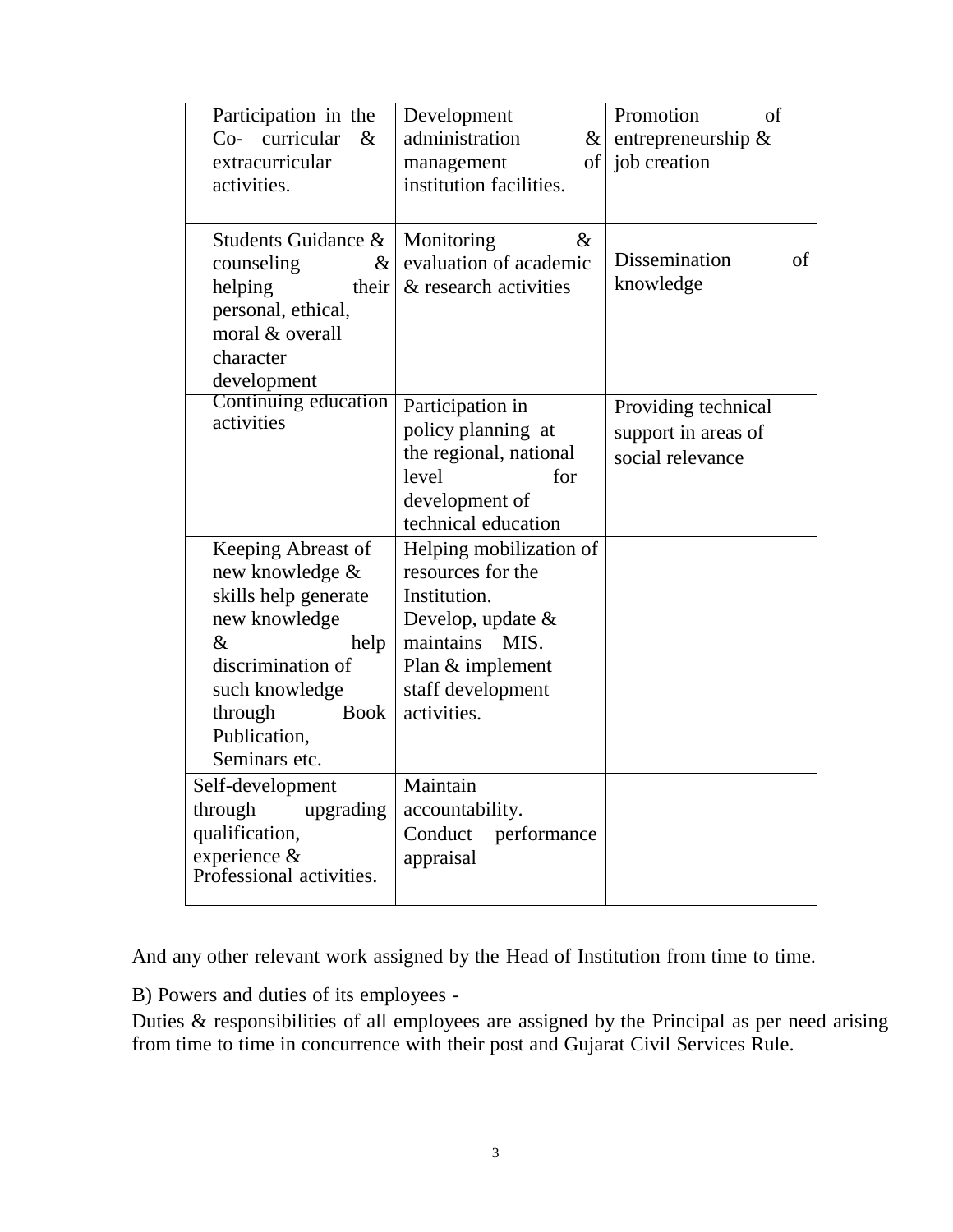## **iii) The procedure followed in the decision making process, including channels of supervision and accountability.**

#### **1. Decision making process –**

- a)All the decisions related to academic matters & purchases of the departments are taken by the Principal with due discussion with the Heads of departments.
- b) Decisions related to establishment are taken by the Principal & in consultation with authorities like Director of Technical Education and Joint Director of Technical Education.

#### **iv) The norms set by it for the discharge of its functions:-**

The institute has to follow norms set by the AICTE, University, Director of Technical Education & State Govt. from time to time.

- **v) The rules, regulation instruction, manuals and records, held by it or under its control or used by its employees for discharging its function.-**
	- **1) The rules, regulation instruction, manuals and records, held by employees of the Institutions**
		- **A) Office –**

#### **1. Student section-**

- 1) All records related to rules and regulations of Admissions to Diploma Engineering.
- 2) All records related to rules and regulations of eligibility.

3) All records related to rules and regulations of fee concession & Scholarship.

- 4) All records related to rules and regulation of University Examination process and University Examination Results.
- 5) All detailed records of all students.

## **2. Accountant –**

- 1) Gujarat Treasury Rules.
- 2) All records of bills, which are to be submitted to treasury.
- 3) Records of grants received & expenditure.
- 4) Monthly expenditure records.
- 5) Salary bill records.
- 6) TDS & GPF detail

#### **3. Establishment**

- 1) Service books of all employees of the institute.
- 2) EL & ML records.
- 3) Personal file of all employees.
- 4) Records related to new GRs.
- 5) Pension files.
- 6) Confidential records of all employees.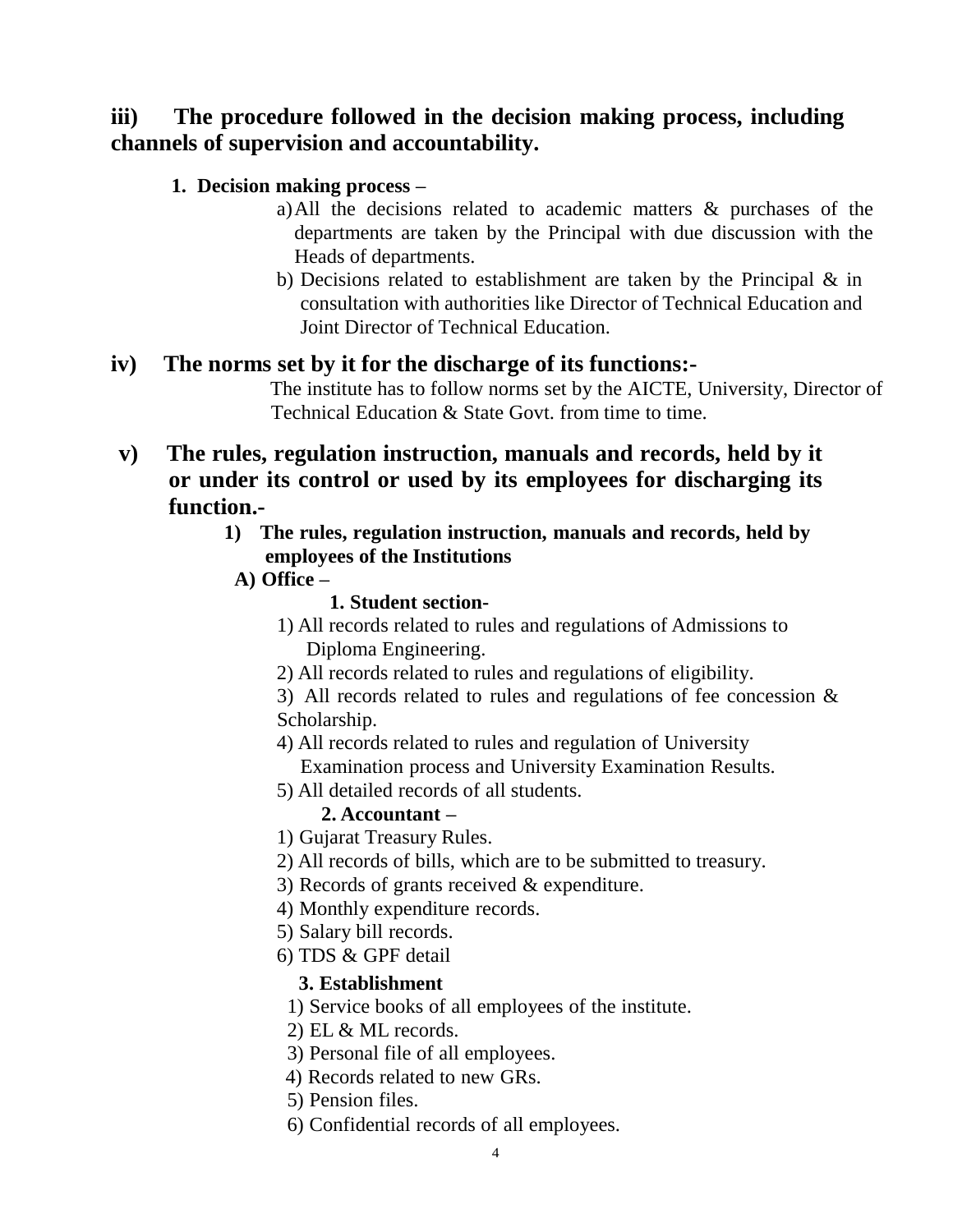7) Advances / Govt. loan records.

#### **4. Cashier**

- 1) Cash book (Govt. and Non Govt. and Bank)
- 2) Cash control.
- 3) Payments of bills & salary, details of remuneration.
- 4) Collection of student fee & distribution of scholarship & Concession.

#### **B) Store keeper –**

- 1) All files of purchases of equipment, machinery, consumables & semi consumables.
- 2) Central Dead Stock register and central Furniture register, consumables and Semi consumables register.
- 3) Bill passing records register.
- 4) Report of audit of store & purchase.
- 5) Action taken for removal of the objection in audit of the store.

#### **C) Departments –Following information related to respective departments.**

1) Syllabus records, timetable, work distribution among staff.

- 2) Casual leave record of all teaching and non-teaching staff in the department.
- 3) Departmental Dead Stock & Consumable and Semi consumable register.
- 4) Manuals of equipment and project & seminar report of the Students in the department.
- 5) Records of issued and non-issued material.
- 6) Assessment record of students.
- 7) Record of R &D and testing & consultancy activities

#### **2) The rules used by its employees for discharging their function.-**

1. All the teaching staff of the institute use rules & regulations of the university, for discharging their duties related to examinations. Academic records regarding this are kept under their custody.

2. Gujarat Civil Services Rules are applicable to all employees of the institution for discharging their duties in an efficient manner.

### **vi) A statement of the categories of documents that are held by it or under its control:-**

1. Confidential reports – Principal or person authorized by Principal.

2. All the matter related to bills to be paid - Cashier.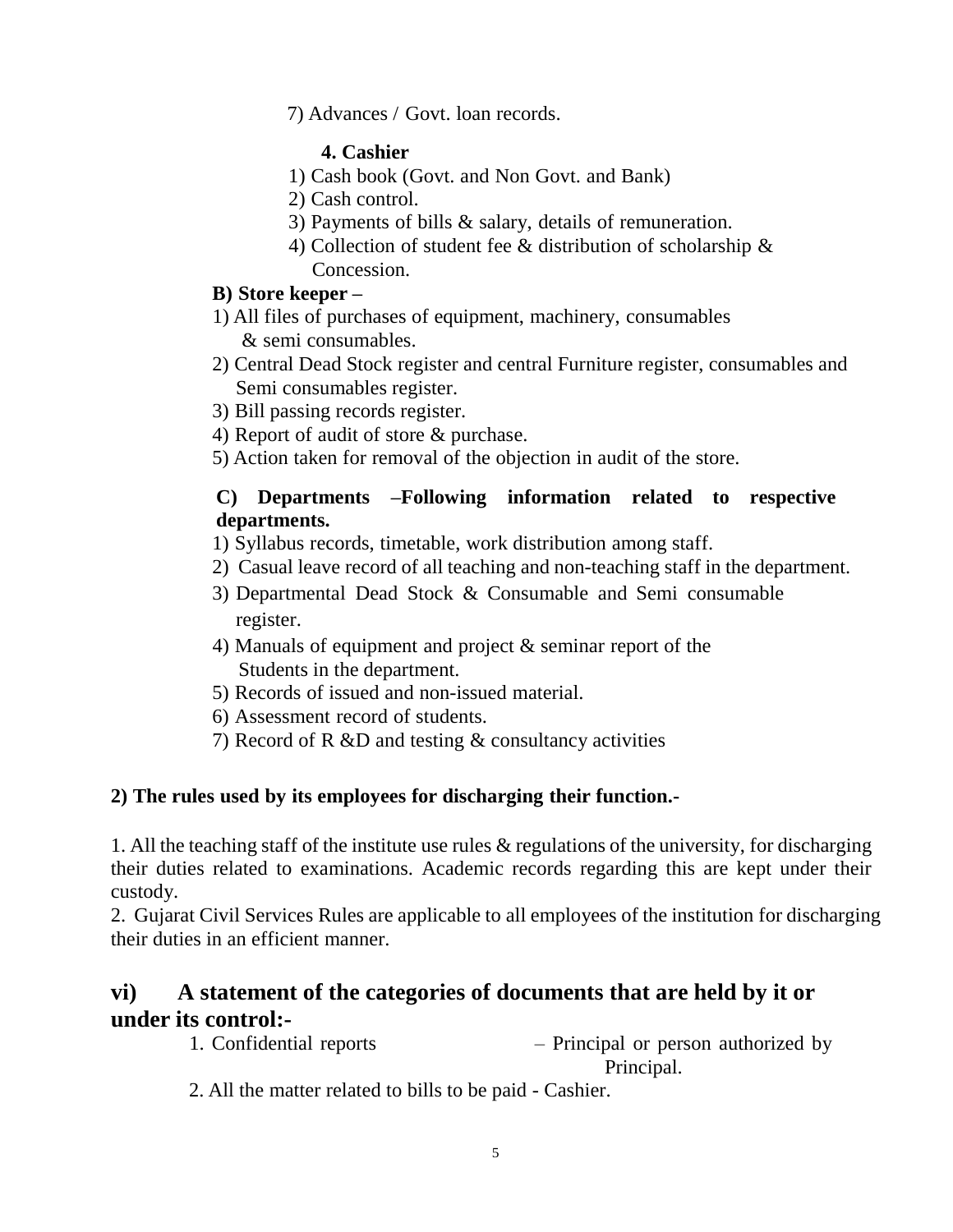- 3. Documents related to university examination, Scholarships & fees - Student section clerk
- 4. Documents related to accounts Accountant
- 5. Documents related to establishment Establishment clerk
- 6. Documents related to purchase Store keeper
- 7. Documents related to academic Respective H.O.Ds & Activities teachers.
- 8. Documents related to admission Admission In-charge or his process supporting Officer.
- 9. Documents related to Library Librarian.
- 10. Documents related to communication Concerned Reviewing officer and his DTE, RO, AICTE, AICTE (WRC), and subordinate. University
- 
- 
- 
- 
- 
- 
- 
- 

#### **vii) The particulars of any arrangement that exists for consultation with or representation by, the members of the public in relation to the formulation of its policy or administration thereof.**

There is no such procedure for taking consultations of a public representative in formulation of the policies for this institute. However, they can send their representation regarding formulation policies directly to the State Government or through the institution to the Govt. At the same time, Institution has kept a suggestion box for submitting any suggestion by any public representatives.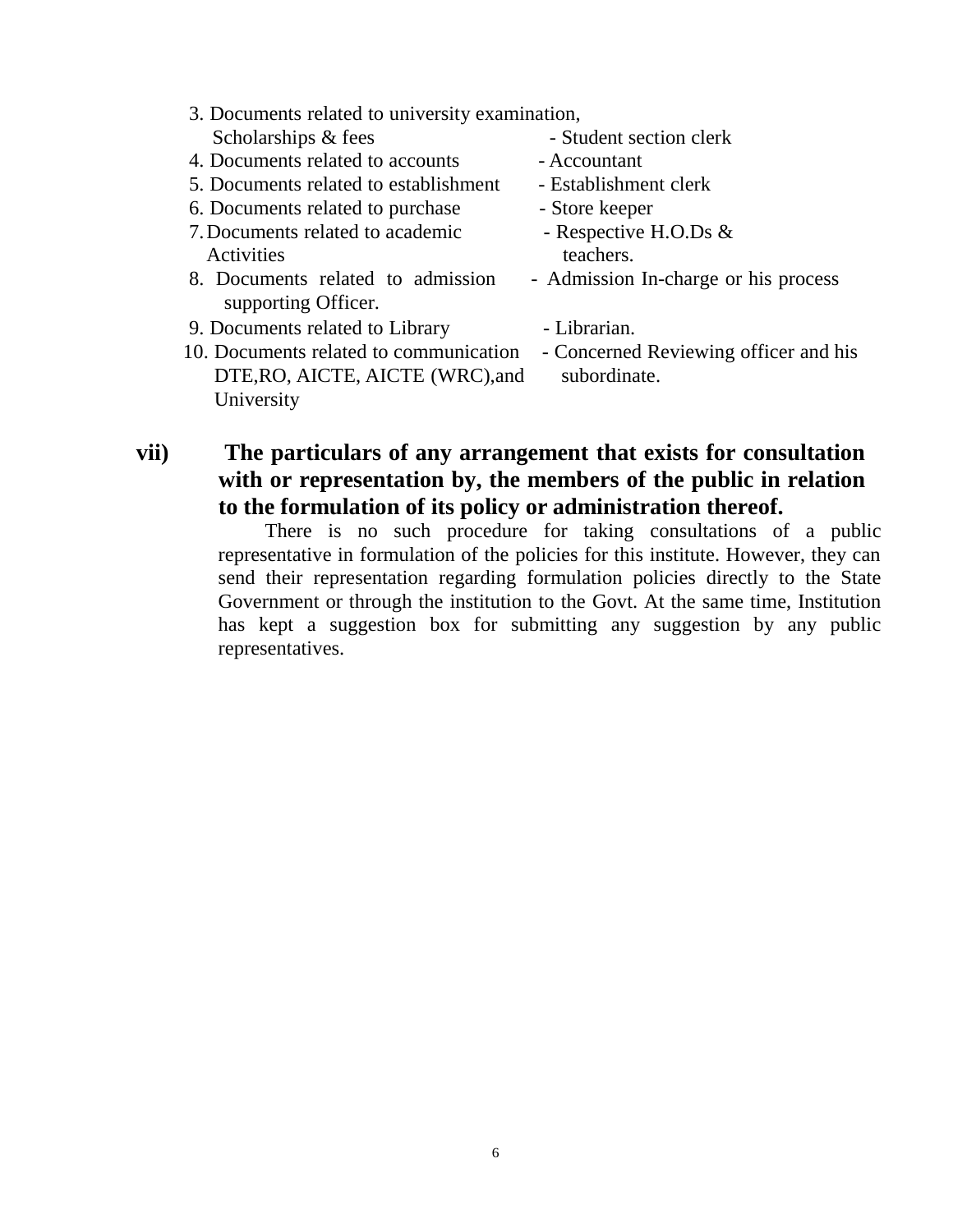## **viii) Officers and Employees in the system (pay and allowances as per AICTE norms.) Teaching**

| Sr.No.         | Name of officer       | <b>Designation</b>   | <b>Class</b> |
|----------------|-----------------------|----------------------|--------------|
| 1 <sup>1</sup> | Dr. B B Soneji        | Principal            | I            |
| $\overline{2}$ | Shri M P Parmar       | HoD in IT            | I            |
|                | 3 Shri S B Dhami      | HoD in Computer      | I            |
| $\overline{4}$ | Shri P B Shah         | HoD in Mechanical    | I            |
| $\overline{5}$ | Shri A M Patel        | HoD in Electrical    | $\mathbf I$  |
| 6              | Shri D G Soni         | Lecturer in Applied  | $\mathbf{I}$ |
|                | Shri V J Thekdi       | Lecturer in Applied  | $\mathbf{I}$ |
|                | 8 Shri M G Bagani     | Lecturer in Applied  | $\mathbf{I}$ |
| 9              | Smt. A C Shah         | Lecturer in Applied  | $\mathbf{I}$ |
| 10             | Shri M N Thakkar      | Lecturer in Civil    | $\mathbf{I}$ |
|                | 11 Shri P A Pandya    | Lecturer in Civil    | $\mathbf{I}$ |
|                | 12 Shri K P Jasodani  | Lecturer in Civil    | $\mathbf{I}$ |
|                | 13 Smt. N J Dave      | Lecturer in Civil    | $\mathbf{I}$ |
|                | 14 Shri A K Popat     | Lecturer in Civil    | $\mathbf{I}$ |
|                | 15 Shri A H Shah      | Lecturer in Civil    | $\mathbf{I}$ |
|                | 16 Shri M L Patel     | Lecturer in Civil    | $\mathbf{I}$ |
| 17             | Shri S N Shah         | Lecturer in Civil    | $\mathbf{I}$ |
|                | 18 Shri V A Vyas      | Lecturer in Computer | $\prod$      |
| 19             | Shri S D Shah         | Lecturer in Computer | $\mathbf{I}$ |
| 20             | Shri S A Valaki       | Lecturer in Computer | $\mathbf{I}$ |
|                | 21 Ku. S R Tiwari     | Lecturer in Computer | $\prod$      |
|                | 22 Shri H N Talsaniya | Lecturer in Computer | $\mathbf{I}$ |
| 23             | Smt. S S Dadhania     | Lecturer in Computer | $\mathbf{I}$ |
| 24             | Smt. A S Galathiya    | Lecturer in Computer | $\rm II$     |
| 25             | Smt. P G Modh         | Lecturer in Computer | $\mathbf{I}$ |
| 26             | Shri T B Mehta        | Lecturer in Computer | $\rm II$     |
| 27             | Kum. J J Kaneria      | Lecturer in Computer | $\mathbf{I}$ |
| 28             | Shri V B Buddhdev     | Lecturer in Computer | $\rm{II}$    |
|                | 29 Shri J P Shah      | Lecturer in Computer | $\mathbf{I}$ |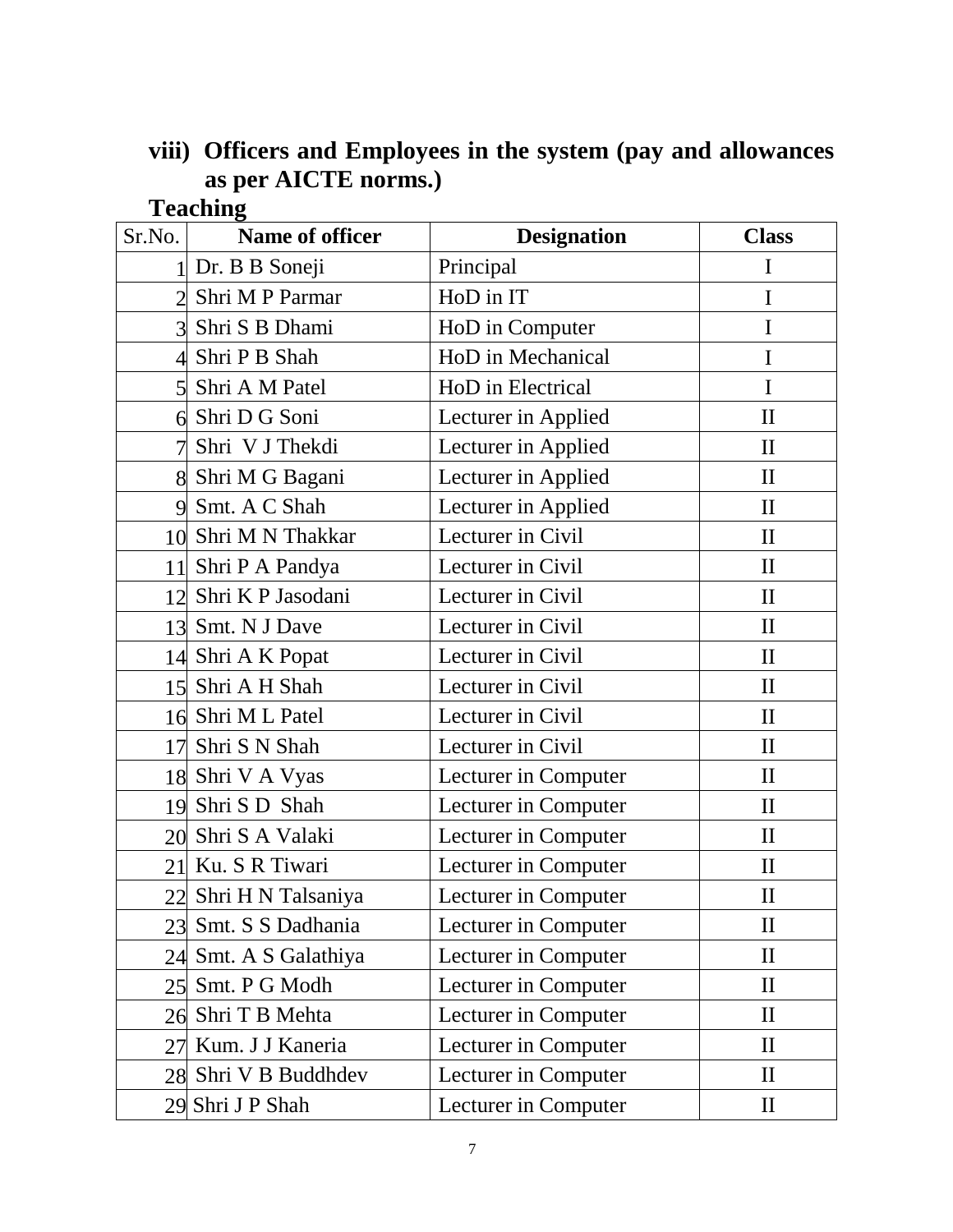|    | 30 Kum. R S Sheth    | Lecturer in Computer   | $\mathbf{I}$ |
|----|----------------------|------------------------|--------------|
| 31 | Kum. B D Mulchandani | Lecturer in Computer   | $\mathbf{I}$ |
| 32 | Kum. A L Patel       | Lecturer in Computer   | $\mathbf{I}$ |
| 33 | Shri M A Solanki     | Lecturer in Computer   | $\mathbf{I}$ |
|    | 34 Kum. J A Suthar   | Lecturer in Computer   | $\mathbf{I}$ |
|    | 35 Kum. S V Modi     | Lecturer in Computer   | $\mathbf{I}$ |
|    | 36 Shri N A Patel    | Lecturer in Computer   | $\mathbf{I}$ |
| 37 | Kum. B C Chauhan     | Lecturer in Computer   | $\mathbf{I}$ |
|    | 38 Kum. J D Bhatu    | Lecturer in Computer   | $\mathbf{I}$ |
|    | 39 Smt. R P Vasava   | Lecturer in Computer   | $\mathbf{I}$ |
| 40 | Shri D V Patel       | Lecturer in Computer   | $\mathbf{I}$ |
| 41 | Kum. H J Parikh      | Lecturer in Computer   | $\mathbf{I}$ |
| 42 | Kum. A D Soni        | Lecturer in Computer   | $\mathbf{I}$ |
| 43 | Kum. A A Amin        | Lecturer in Electrical | $\mathbf{I}$ |
| 44 | Smt. N A Gupta       | Lecturer in Electrical | $\mathbf{I}$ |
|    | 45 Shri D R Agrawal  | Lecturer in Electrical | $\mathbf{I}$ |
|    | 46 Shri J P Patel    | Lecturer in Electrical | $\mathbf{I}$ |
| 47 | Shri T A Patel       | Lecturer in Electrical | $\mathbf{I}$ |
| 48 | Shri R D Parmar      | Lecturer in Electrical | $\mathbf{I}$ |
| 49 | Shri N N Pandya      | Lecturer in Electrical | $\mathbf{I}$ |
| 50 | Shri J B Bhati       | Lecturer in Electrical | $\mathbf{I}$ |
| 51 | Smt. P P Raval       | Lecturer in Electrical | $\mathbf{I}$ |
| 52 | Smt. A D Mehta       | Lecturer in Electrical | $\mathbf{I}$ |
|    | 53 Shri Y M Holiya   | Lecturer in Electrical | $\rm II$     |
| 54 | Shri T V Rabari      | Lecturer in Electrical | $\mathbf{I}$ |
|    | 55 Dr. H I Joshi     | Lecturer in Electrical | $\mathbf{I}$ |
| 56 | Shri H R Patel       | Lecturer in Electrical | $\mathbf{I}$ |
| 57 | Shri K R Gandhi      | Lecturer in Electrical | $\mathbf{I}$ |
| 58 | Shri B R Patel       | Lecturer in Electrical | $\rm II$     |
| 59 | Shri D N Thakkar     | Lecturer in Electrical | $\mathbf{I}$ |
| 60 | Smt. R N Parikh      | Lecturer in Electrical | $\rm II$     |
| 61 | Kum. G D Raval       | Lecturer in Electrical | $\mathbf{I}$ |
| 62 | Shri P K Jani        | Lecturer in Electrical | $\mathbf{I}$ |
| 63 | Shri N B Adhav       | Lecturer in Electrical | $\mathbf{I}$ |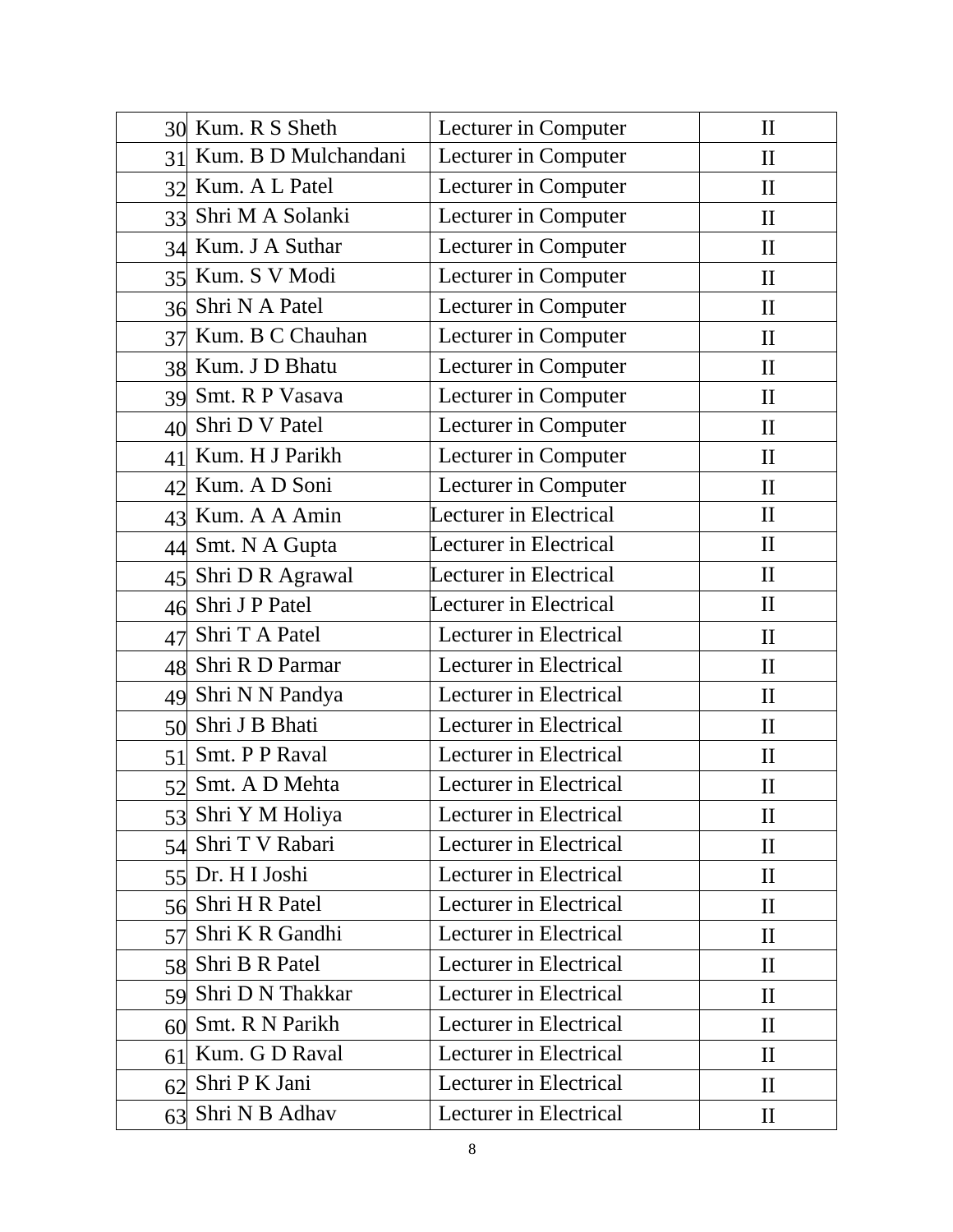| 64 | Smt. P P Shah         | Lecturer in Electrical      | $\mathbf{I}$ |
|----|-----------------------|-----------------------------|--------------|
|    | 65 Kum. K S Patel     | Lecturer in Electrical      | $\mathbf{I}$ |
|    | 66 Shri D K Rathod    | Lecturer in Electrical      | $\mathbf{I}$ |
| 67 | Smt. S S Patel        | Lecturer in Electrical      | $\mathbf{I}$ |
|    | 68 Shri S D Patel     | Lecturer in Electrical      | $\mathbf{I}$ |
|    | 69 Smt. K M Trivedi   | Lecturer Physics            | $\mathbf{I}$ |
|    | 70 Shri R R Patel     | Lecturer Chemistry          | $\mathbf{I}$ |
| 71 | Dr. J S Prajapati     | <b>Lecturer Mathematics</b> | $\mathbf{I}$ |
|    | 72 Dr. P R Thanki     | Lecturer English            | $\mathbf{I}$ |
|    | 73 Dr. P D Patel      | <b>Lecturer Mathematics</b> | $\mathbf{I}$ |
|    | 74 Shri H S Patel     | Lecturer Physics            | $\mathbf{I}$ |
|    | 75 Shri V A Dabhi     | Lecturer Physics            | $\mathbf{I}$ |
|    | 76 Shri R C Bhatt     | <b>Lecturer Mathematics</b> | $\mathbf{I}$ |
| 77 | Dr. J N Mehta         | Lecturer English            | $\mathbf{I}$ |
|    | 78 Shri N P Patel     | <b>Lecturer Mathematics</b> | $\mathbf{I}$ |
|    | 79 Kum. S N Joshi     | Lecturer Chemistry          | $\mathbf{I}$ |
| 80 | Shri B G Prajapati    | Lecturer in IT              | $\mathbf{I}$ |
| 81 | Shri D V Patel        | Lecturer in IT              | $\mathbf{I}$ |
| 82 | Ms D M Trivedi        | Lecturer in IT              | $\mathbf{I}$ |
|    | 83 Ms D B Gadhavi     | Lecturer in IT              | $\mathbf{I}$ |
|    | 84 Shri V G Gajjar    | Lecturer in IT              | $\mathbf{I}$ |
|    | 85 Shri J C Thakkar   | Lecturer in IT              | $\mathbf{I}$ |
|    | 86 Shri D L Labana    | Lecturer in IT              | $\mathbf{I}$ |
| 87 | Shri K K Prajapati    | Lecturer in IT              | $\mathbf{I}$ |
| 88 | Shri J S Raval        | Lecturer in IT              | $\mathbf{I}$ |
|    | 89 Shri S R Sarvaiya  | Lecturer in IT              | $\mathbf{I}$ |
| 90 | Shri D P Israni       | Lecturer in IT              | $\rm II$     |
| 91 | Shri H J Shah         | Lecturer in IT              | $\mathbf{I}$ |
|    | 92 Kum. A S Shaikh    | Lecturer in IT              | $\mathbf{I}$ |
| 93 | Shri A Y Ladha        | Lecturer in IT              | $\mathbf{I}$ |
| 94 | Shri N M Thakkar      | Lecturer in IT              | $\mathbf{I}$ |
| 95 | Shri M S Bargaje      | Lecturer in IT              | $\mathbf{I}$ |
| 96 | Shri H R Mandora      | Lecturer in IT              | $\mathbf{I}$ |
|    | 97 Kum. K K Ratnottar | Lecturer in IT              | $\mathbf{I}$ |
|    |                       | 9                           |              |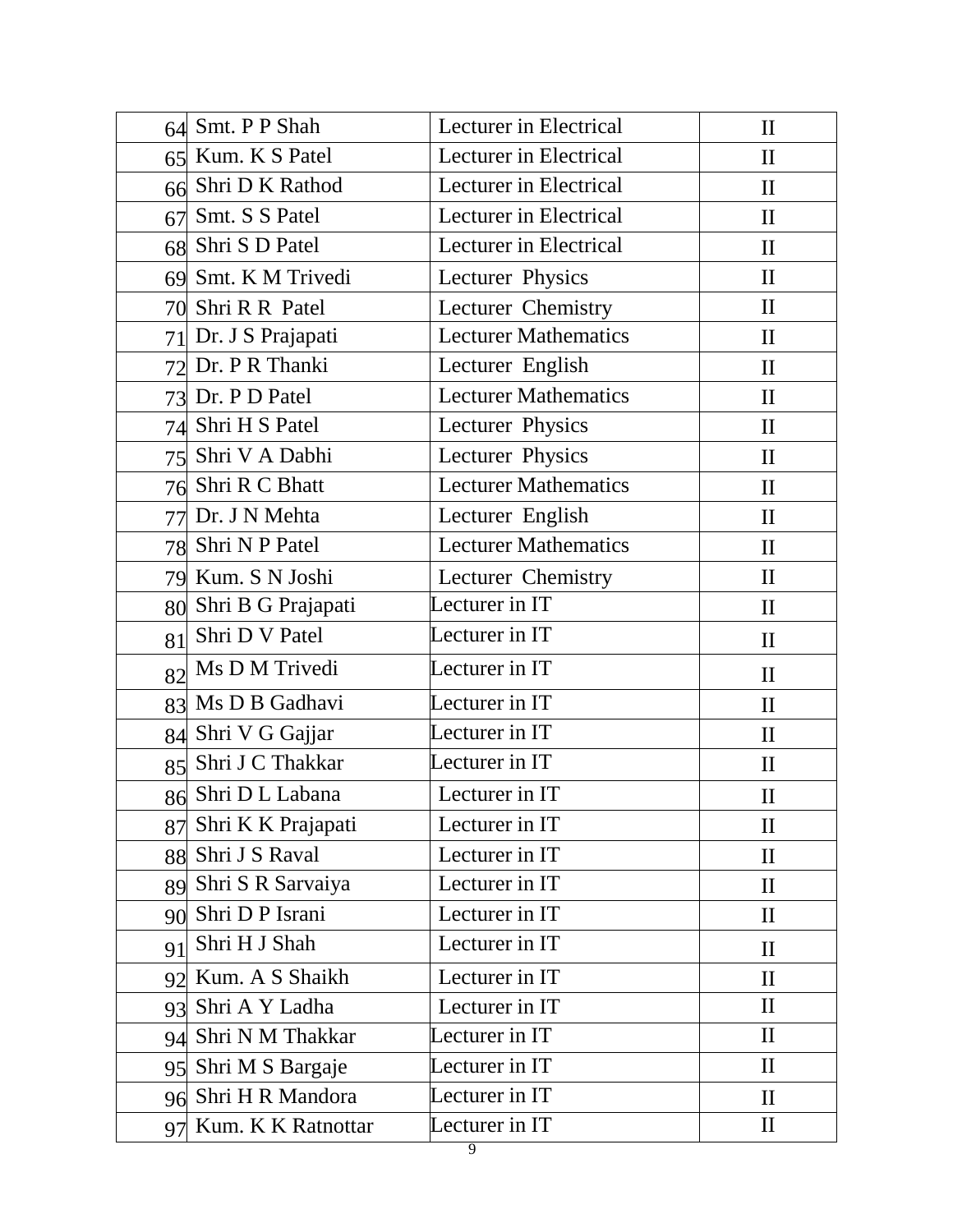|            | 98 Shri L C Ninama    | Lecturer in IT         | $\mathbf{I}$ |
|------------|-----------------------|------------------------|--------------|
|            | 99 Shri B L Thakor    | Lecturer in Mechanical | $\mathbf{I}$ |
|            | 100 Shri K S Parmar   | Lecturer in Mechanical | $\mathbf{I}$ |
|            | 101 Smt S P Dayal     | Lecturer in Mechanical | $\mathbf{I}$ |
|            | 102 Dr. P A VAghela   | Lecturer in Mechanical | $\mathbf{I}$ |
|            | 103 Shri H J Yadav    | Lecturer in Mechanical | $\mathbf{I}$ |
|            | 104 Shri A C Ninama   | Lecturer in Mechanical | $\mathbf{I}$ |
|            | 105 Dr. V K Patel     | Lecturer in Mechanical | $\mathbf{I}$ |
|            | 106 Smt. H N Dave     | Lecturer in Mechanical | $\mathbf{I}$ |
|            | 107 Shri A I Pandey   | Lecturer in Mechanical | $\mathbf{I}$ |
|            | 108 Smt. M K Gandhi   | Lecturer in Mechanical | $\mathbf{I}$ |
|            | 109 Shri G D Mistry   | Lecturer in Mechanical | $\mathbf{I}$ |
|            | 110 Shri P M Patel    | Lecturer in Mechanical | $\mathbf{I}$ |
|            | 111 Smt. A N Mahajan  | Lecturer in Mechanical | $\mathbf{I}$ |
|            | 112 Shri V S Khadalia | Lecturer in Mechanical | $\mathbf{I}$ |
|            | 113 Shri P K Patel    | Lecturer in Mechanical | $\mathbf{I}$ |
|            | 114 Shri M D Shah     | Lecturer in Mechanical | $\mathbf{I}$ |
|            | 115 Shri A R Patel    | Lecturer in Mechanical | $\mathbf{I}$ |
|            | 116 Shri N D Trivedi  | Lecturer in Mechanical | $\mathbf{I}$ |
|            | 117 Kum. D M Harwani  | Lecturer in Mechanical | $\mathbf{I}$ |
|            | 118 Shri L P Nibel    | Lecturer in Mechanical | $\mathbf{I}$ |
|            | 119 Smt. H P Deshmukh | Lecturer in Mechanical | $\mathbf{I}$ |
|            | 120 Smt. M B Acharya  | Lecturer in Mechanical | $\mathbf{I}$ |
| <u>121</u> | Smt. M G Sheth        | Lecturer in Mechanical | $\rm II$     |
| 122        | Shri R B Dhruv        | Lecturer in Mechanical | $\rm II$     |
| 123        | Shri N G Parmar       | Lecturer in Mechanical | $\mathbf{I}$ |
| 124        | Shri T S Raol         | Lecturer in Mechanical | $\mathbf{I}$ |
| 125        | Shri S S Patel        | Lecturer in Mechanical | $\mathbf{I}$ |
| 126        | Shri I R Momin        | Lecturer in Mechanical | $\mathbf{I}$ |
| 127        | Shri S M Tank         | Lecturer in Mechanical | $\mathbf{I}$ |
| 128        | Shri C H Patel        | Lecturer in Mechanical | $\mathbf{I}$ |
| 129        | Shri R M Solanki      | Lecturer in Mechanical | $\mathbf{I}$ |
| 130        | Shri D P Patel        | Lecturer in Mechanical | $\mathbf{I}$ |
| 131        | Shri B V Patel        | Lecturer in Mechanical | $\mathbf{I}$ |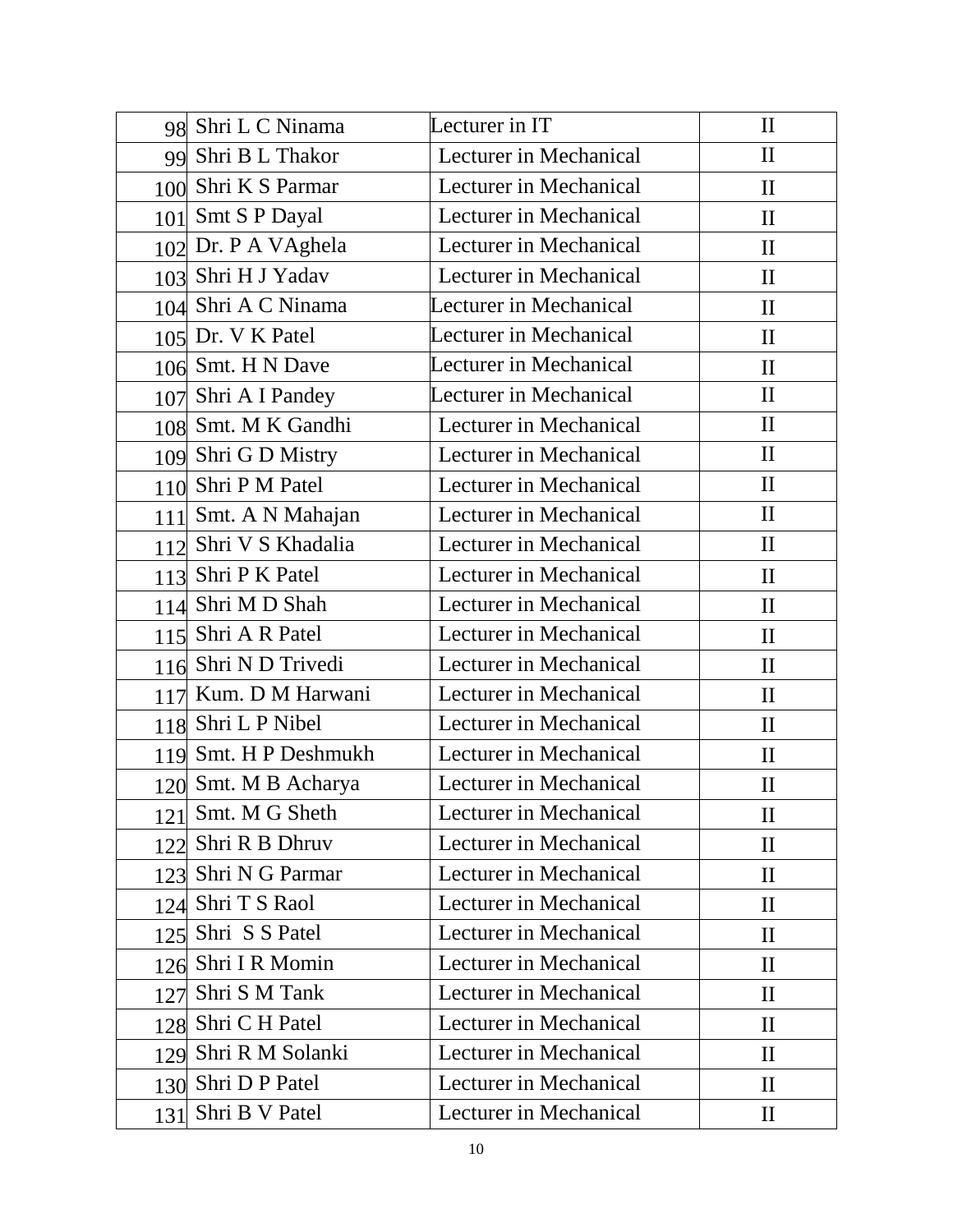|     | 132 Shri D D Raval      | Lecturer in Printing | $\mathbf{I}$ |
|-----|-------------------------|----------------------|--------------|
|     | 133 Kum. V B Patel      | Lecturer in Printing | $\rm II$     |
|     | 134 Shri S D Gohel      | Lecturer in Printing | $\rm II$     |
|     | 135 Shri S P Patel      | Lecturer in TMT      | $\rm II$     |
|     | 136 Shri S M Zala       | Lecturer in TMT      | $\mathbf{I}$ |
|     | 137 Smt P M Parmar      | Lecturer in TMT      | $\rm II$     |
|     | 138 Shri D H Panchal    | Lecturer in TMT      | $\mathbf{I}$ |
|     | 139 Shri H N Upadhyay   | Lecturer in TMT      | $\mathbf{I}$ |
|     | 140 Shri R J Prajapati  | Lecturer in TMT      | $\mathbf{I}$ |
| 141 | Shri R D Joshi          | Lecturer in TPT      | $\rm II$     |
|     | 142 Smt P A Prajapati   | Lecturer in TPT      | $\rm II$     |
| 143 | Shri C R Madhu          | Lecturer in TPT      | $\mathbf{I}$ |
|     | 144 Smt. R. D. Pachauri | Lecturer in TPT      | Н            |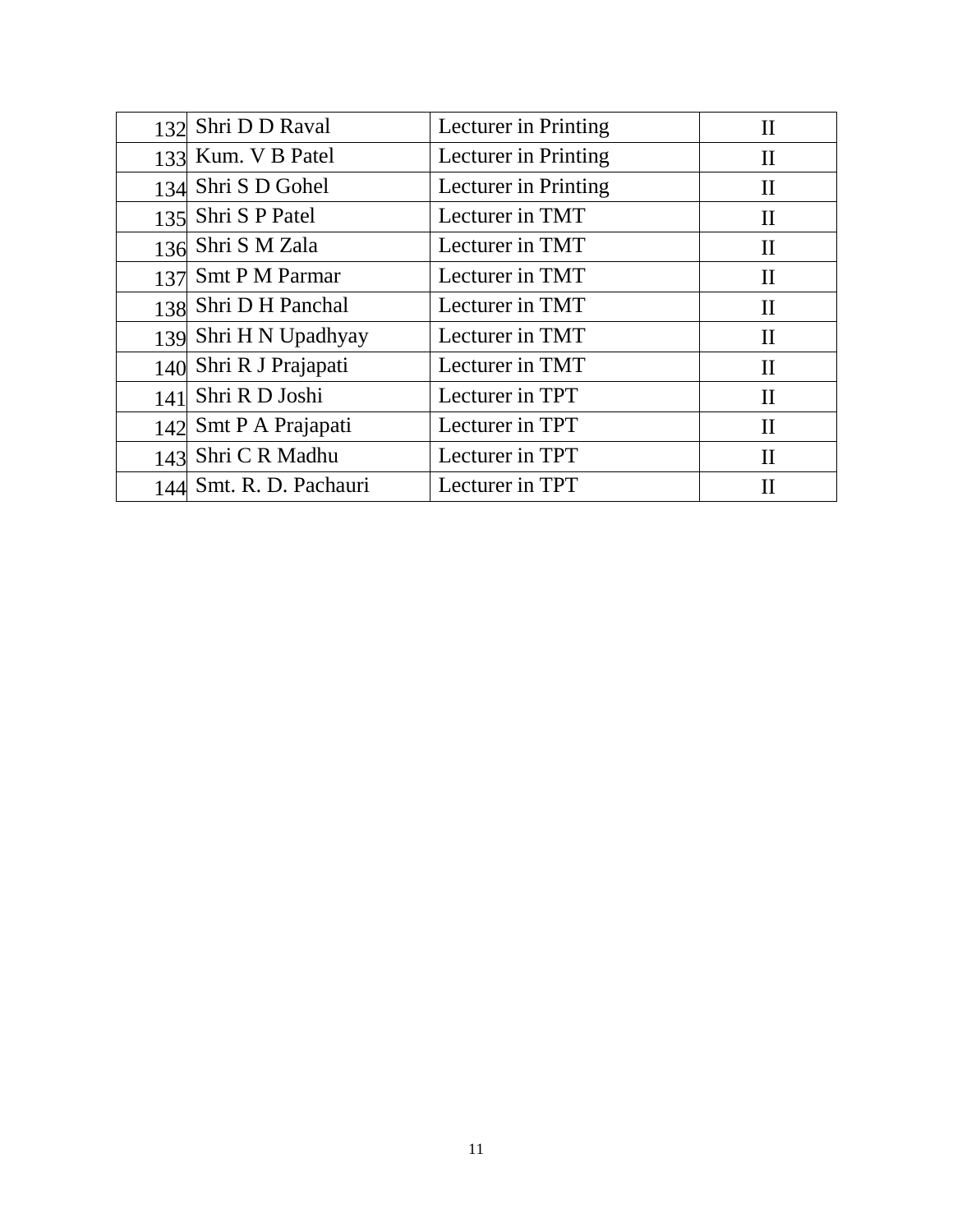| Sr.No.         | Name of officer           | <b>Designation</b>                   | <b>Class</b>   |
|----------------|---------------------------|--------------------------------------|----------------|
| $\mathbf{1}$   | Shri A G Thakkar          | Storekeeper                          | Ш              |
| $\overline{2}$ | Smt. R R Nair             | Sr.Clerk                             | III            |
| 3              | Kum. T B Vaniya           | Jr.Clerk                             | III            |
| $\overline{4}$ | Shri G S Rana             | Mechanic                             | III            |
| 5              | Shri G D Patil            | <b>Instructor Grade B Mechanical</b> | III            |
| 6              | Shri A S Prajapati        | <b>Instructor Grade B Electrical</b> | Ш              |
| $\overline{7}$ | Shri D A Chaudhari        | Lab. Assistant                       | $\mathbf{I}$   |
| 8              | Shri D B Patel            | Storekeeper                          | III            |
| 9              | Shri D S Patel            | Librarian                            | III            |
| 10             | Shri N R Patani           | Assi. Librarian                      | III            |
| 11             | Kum S S Agrawat           | Lab. Assistant                       | III            |
| 12             | Kum M C Ninama            | Lab. Assistant                       | III            |
| 13             | <b>Kum P P Someshwara</b> | Lab. Assistant                       | $\mathbf{I}$   |
| 14             | Kum S S Prajapati         | Lab. Assistant                       | III            |
| 15             | Shri J G Mer              | Lab. Assistant                       | III            |
| 16             | Shri A D Dantani          | Lab. Assistant                       | III            |
| 17             | Shri N M Patel            | Lab. Assistant                       | III            |
| 18             | Shri S K Trivedi          | <b>Computer Operator</b>             | III            |
| 19             | Kum. H. D. Dhamat         | Lab. Assistant                       | $\mathbf{III}$ |
| 20             | Shri J M Chuahan          | Hamal                                | IV             |
| 21             | Shri S K Dutt             | Hamal                                | IV             |
| 22             | Shri D P Solanki          | Hamal                                | IV             |
| 23             | Shri B S Vaghela          | Hamal                                | IV             |
| 24             | <b>Shri H N Parmar</b>    | Pump Operator                        | IV             |

## **(Pay and allowances as per Government of Gujarat norms.) Non-Teaching**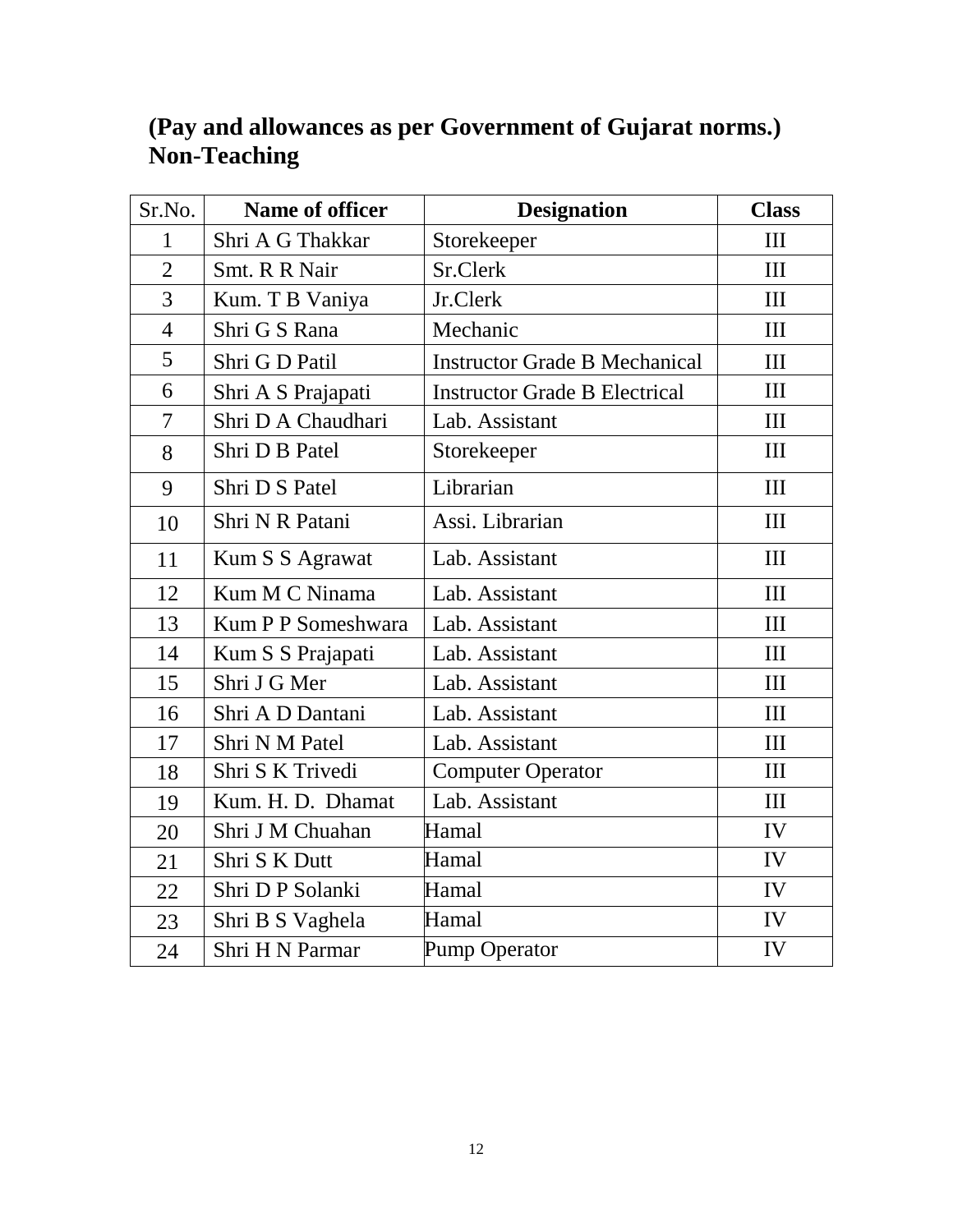# **ix) Fee-Structure**

| <b>SEMESTER-1 ALL BRANCHES</b>  |                                  |                                   |  |
|---------------------------------|----------------------------------|-----------------------------------|--|
| <b>FEE DETAILS</b>              | <b>AMOUNT</b><br><b>FOR BOYS</b> | <b>AMOUNT FOR TFW &amp; GIRLS</b> |  |
| PART-A                          |                                  |                                   |  |
| <b>ENROLLMENT</b>               | 150                              | 150                               |  |
| ACPDC FEES AT TIME OF ADMISSION | 500                              | $\overline{0}$                    |  |
| <b>PART-B</b>                   |                                  |                                   |  |
| <b>MID EXAM</b>                 | 50                               | 50                                |  |
| <b>GYMKHANA</b>                 | 46                               | 46                                |  |
| <b>LIBRARY</b>                  | 4                                | 4                                 |  |
| <b>CAUTION MONEY</b>            | 50                               | 50                                |  |
| <b>GTU AFFILATION</b>           | 300                              | 300                               |  |
| I CARD                          | 40                               | 40                                |  |
| <b>THELESAMIA</b>               | 50                               | 50                                |  |

| SEMESTER-2, 4, 6 (TFW, BOYS AND GIRLS)                                            |                                                                                            |                                   |  |
|-----------------------------------------------------------------------------------|--------------------------------------------------------------------------------------------|-----------------------------------|--|
| <b>ALL BRANCHES</b>                                                               |                                                                                            |                                   |  |
| <b>FEE DETAILS</b>                                                                | <b>AMOUNT FOR BOYS</b>                                                                     | <b>AMOUNT FOR TFW &amp; GIRLS</b> |  |
| <b>TUTION FEE</b>                                                                 | 500                                                                                        | $\Omega$                          |  |
| MID EXAM*                                                                         | 50                                                                                         | 50                                |  |
| <b>GYMKHANA</b>                                                                   | 46                                                                                         | 46                                |  |
| <b>LIBRARY</b>                                                                    | 4                                                                                          | 4                                 |  |
|                                                                                   | *MID EXAM Fee Rs. 50/- is exempted only for students of $6th$ semester of Printing Branch. |                                   |  |
| SEMESTER-3,5(TFW,BOYS AND GIRLS)-ALL BRANCHES                                     |                                                                                            |                                   |  |
| <b>AMOUNT FOR BOYS</b><br><b>AMOUNT FOR TFW &amp; GIRLS</b><br><b>FEE DETAILS</b> |                                                                                            |                                   |  |
| <b>TUTION FEE</b>                                                                 | 500                                                                                        | $\overline{0}$                    |  |
| <b>MID EXAM</b>                                                                   | 50                                                                                         | 50                                |  |
| <b>GYMKHANA</b>                                                                   | 46                                                                                         | 46                                |  |
| <b>LIBRARY</b>                                                                    | 4                                                                                          | 4                                 |  |
| <b>GTU AFFILATION</b>                                                             | 300                                                                                        | 300                               |  |

| <b>SEMESTER-7 DTMT &amp; DTPT BRANCHES</b> |                        |                                   |
|--------------------------------------------|------------------------|-----------------------------------|
| <b>FEE DETAILS</b>                         | <b>AMOUNT FOR BOYS</b> | <b>AMOUNT FOR TFW &amp; GIRLS</b> |
| <b>TUTION FEE</b>                          | 500                    |                                   |
| <b>GYMKHANA</b>                            | 46                     | 46                                |
| <b>LIBRARY</b>                             |                        |                                   |
| <b>GTU AFFILATION</b>                      | 300                    | 300                               |

In addition to that Theory GTU Exam fees (Regular/Remedial) as per circular.